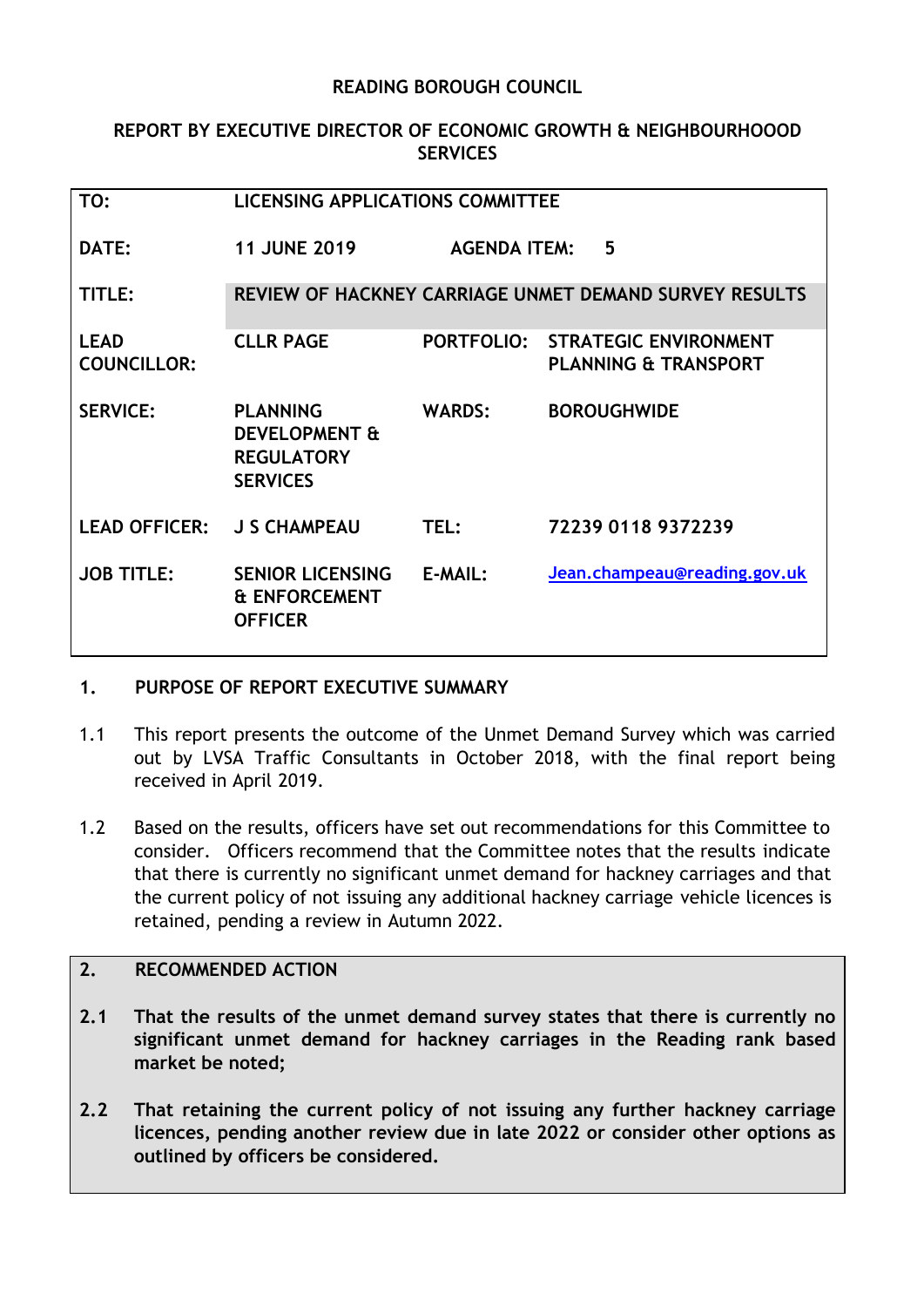# **3. POLICY CONTEXT**

- 3.1 The Town Police Clauses Act 1847, as amended by the Transport Act 1985, enables Councils to restrict the number of hackney carriage licences issued in their area, but only if they are satisfied that there is no significant unmet demand for hackney carriage services. In order to be satisfied that there is no significant unmet demand a survey must be carried out, at least every three years.
- 3.2 Prior to 1998 the number of hackney carriages in Reading was limited to 122. This was increased in 1998 by 16, bringing the number of licences to 138. In 2005 a further 15 licences were issued, bringing the total to 153.
- 3.3 In November 2003 the Office of Fair Trading (OFT) published a market study into the regulation of hackney carriages and private hire vehicles in the UK. The OFT recommended that local authorities should lose their powers to restrict the number of hackney carriage licences issued because they considered that such restrictions can:
	- a) reduce the availability of hackney carriages
	- b) increase waiting times for consumers
	- c) reduce choice and safety for consumers
	- d) restrict those wanting to set up a hackney carriage business
- 3.4 Following the OFT report the Government published an Action Plan making it clear that the Government believed restrictions should only be retained where it is shown to be a clear benefit for the consumer, and that Councils should publicly justify their reasons for the retention of restrictions and how decisions on numbers had been reached. The Government considers that unless a specific case can be made, it is not in the interests of consumers for market entry to be refused to those who meet the application criteria. However, the Government also makes clear in the Action Plan that Local Authorities remain best placed to determine local transport needs and to make the decisions about them in the light of local circumstances.
- 3.5 In October 2006, the Department for Transport published their "Taxi and Private Hire Vehicle Licensing Best Practice Guidance". This Guidance supports the view that an approach of not imposing quantity restrictions constitutes best practice.
- 3.6 From April 2007 to March 2009, the number of HC's licensed by the Council increased by 40% from 153 to 216 vehicles.
- 3.7 In March 2009, as a result of the increase in numbers of vehicles and down turn in the economy, members resolved not to issue any further licences in respect of Hackney Carriage Vehicles and instructed officers to carry out an unmet demand survey.
- 3.8 In February 2010, members reviewed both the results of the unmet demand survey and Hackney Carriage quantity control Policy. Members resolved to retain the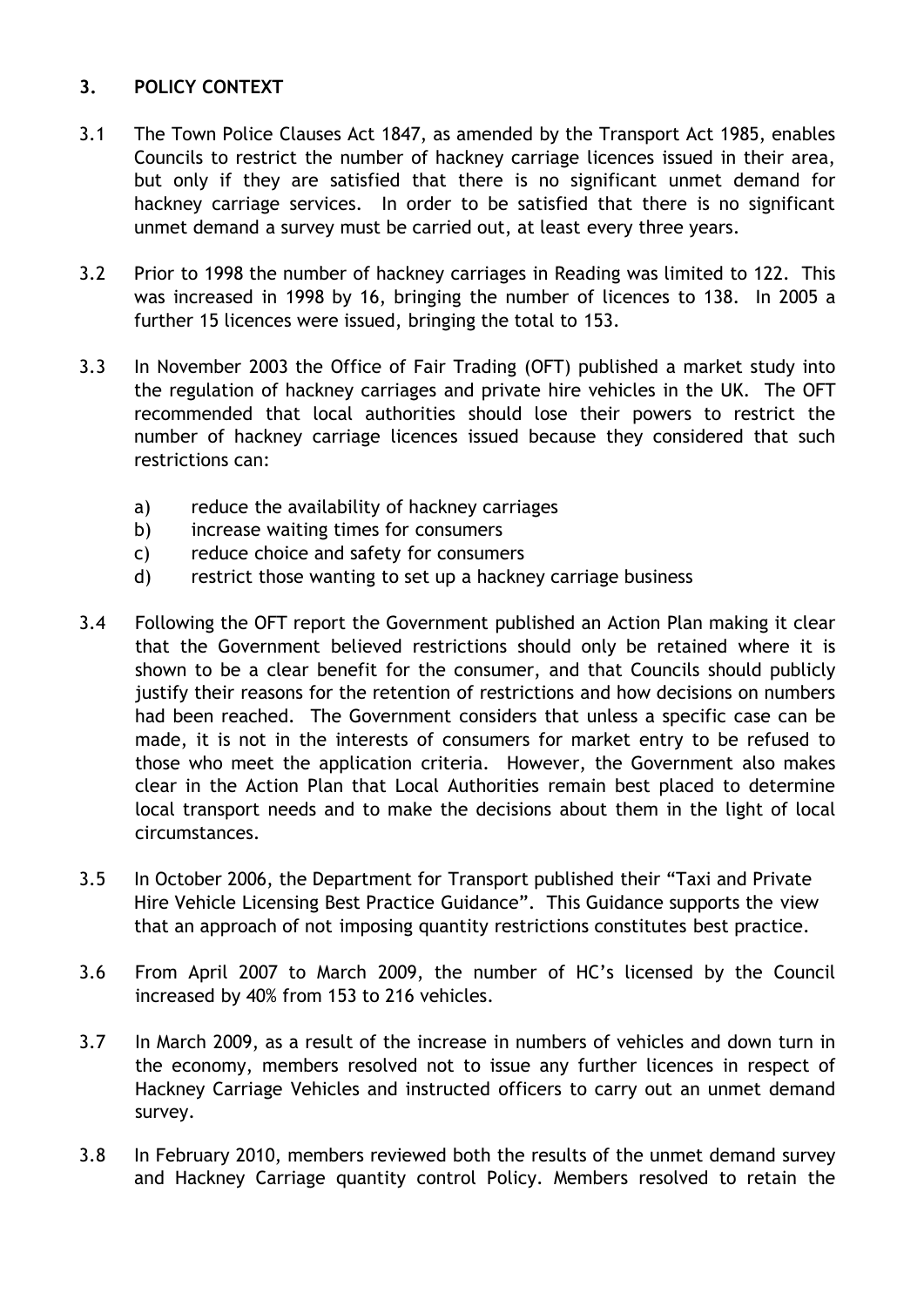policy of not issuing any further Hackney Carriage vehicle licences pending a further review in spring 2012.

- 3.9 In March 2010, the Department for Transport published its latest "Taxi and Private Hire Vehicle Licensing Best Practice Guidance". This Guidance continued to support the view that an approach of not imposing quantity restrictions constitutes best practice.
- 3.10 In October 2012 and October 2015 an unmet demand survey was carried out, the results of which were presented to members in a report in February 2013 and February 2016. In each case, members of the committee considered the results of the survey and reviewed the impact of the policy in place which limited the number of hackney carriages for the previous 3 years. They considered whether it was appropriate for the policy approach to remain in place. Members resolved that restriction on hackney carriage vehicle licences be retained.

### **4. Current Position**

- 4.1 During the summer of 2018 LVSA Traffic consultants were recruited to carry out a survey to determine if any unmet demand existed within the borough of Reading for Hackney Carriage Vehicles.
- 4.2 The full report detailing the study is attached as Appendix I.

#### **5. Options Proposed**

- 5.1 Following a review of the survey carried out by LVSA, it is officers' view that there is currently a good supply of hackney carriage vehicles in Reading. The results of the recently completed unmet demand survey demonstrated this to be the case as there has been no growth in passenger numbers since the last survey. The south side ranks located at the rail station are still the main source of work for the hackney carriage trade. The provision of rank space on the north of the station continues to be under used and is unlikely to be fully used by vehicles or passengers for a number of years.
- 5.2 There is also an increase in customers who report the use of phone apps to book their taxi rather than use a taxi rank bringing more work to the Private Hire trade.
- 5.3 The report highlighted some areas of taxi provision which could be changed as follows:
	- Removal of ranks that are not used.
	- Provision of taxi ranks on the south side of the station remains limited due to the removal of the old bus station. If any additional Hackney Carriage vehicles were plated, they would require additional spaces to rank in the station area.
	- During non-peak times there are many hackney carriages waiting at ranks for customers. This has caused disruption to other road users.
- 5.4 Emissions from HCVs continues to be an issue in the town centre. There are ongoing discussions with officers and the RTA as to how to deal with this issue. A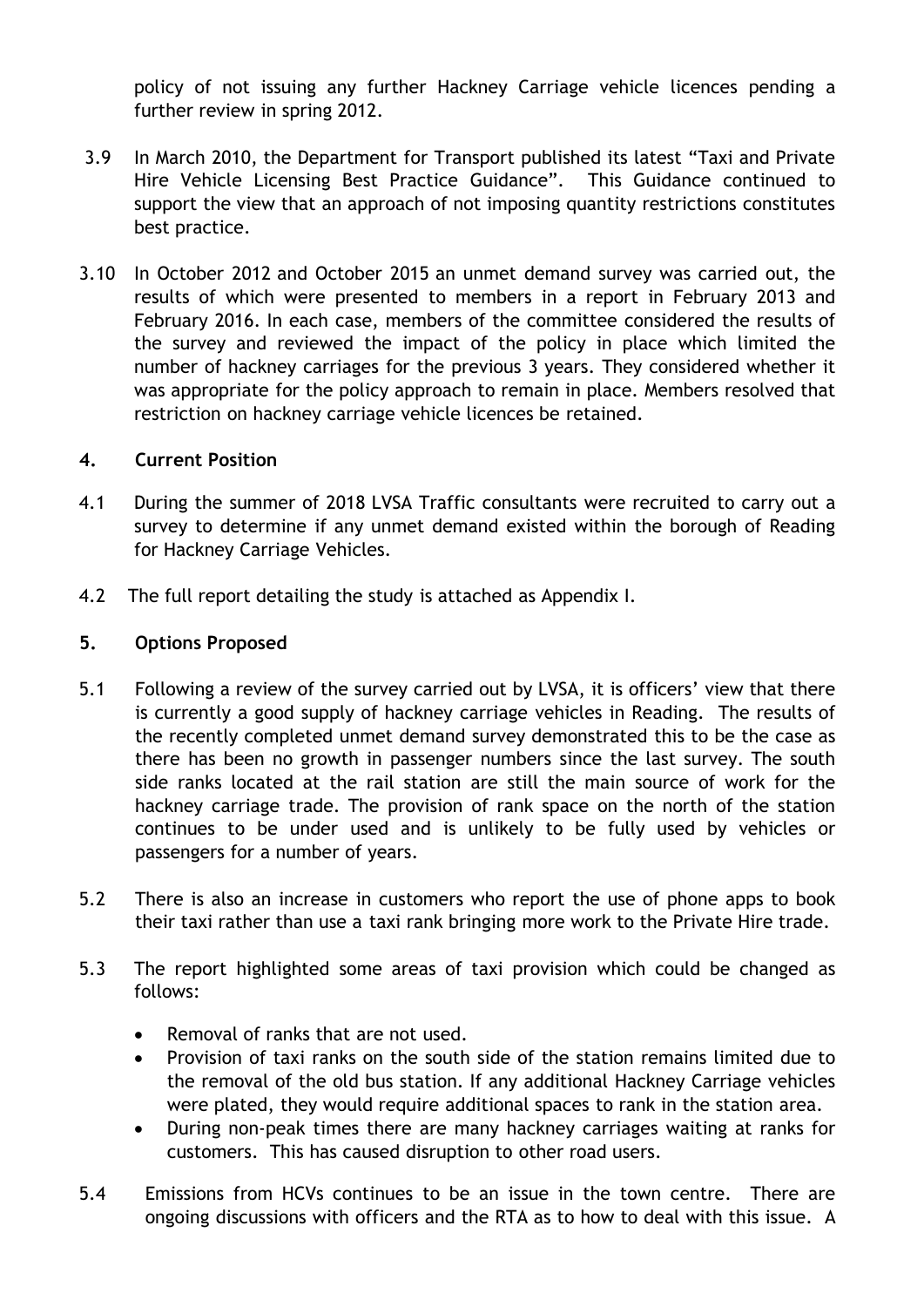separate report with proposals will follow shortly, detailing strategies to manage this issue.

# **6. CONTRIBUTION TO STRATEGIC AIMS**

- 6.1 This report supports the following objectives in the corporate plan:
	- Securing the economic success of Reading
	- Keeping Reading's environment, clean, green and safe
- 6.2 The report contributes to the Council's strategic aims as follows:
	- To Develop Reading as a Green City with a sustainable environment and economy at the heart of the Thames Valley by ensuring the number of taxis is limited and regulated.

# **7. EQUALITY IMPACT ASSESSMENT**

7.1 An Equality Impact Assessment is not relevant to this decision. The licensing of hackney carriage vehicles provides an adequate, safe and efficient service to the residents and visitors of the Borough. Hackney Carriage Vehicles are wheelchair accessible and therefore increases the ability of disabled consumers to utilise taxi services.

### **8. COMMUNITY ENGAGEMENT AND INFORMATION**

8.1 In considering whether it is appropriate to issue additional hackney carriage licences, formal consultation with those affected by any proposal has taken place, including the taxi and private hire trades, the public and other interested parties.

# **9. LEGAL IMPLICATIONS**

- 9.1 Section 37 of the Town Police Clauses Act 1847, as amended by section 16 of the Transport Act 1985, enables Councils to licence taxis and to restrict the number of taxi licences issued only if they are satisfied that there is no significant unmet demand for taxi services in their area.
- 9.2 Any person aggrieved by the Council's refusal to grant a hackney carriage licence may appeal to the Crown Court.

# **10. FINANCIAL IMPLICATIONS**

- 10.1 In the event of an appeal, the Council will have to bear the costs of defending their decision.
- 10.2 If, as is proposed, a limiting approach to the issue of hackney carriage licences were maintained a survey costing in the region of £12,000 would have to be undertaken every 3 years. The next survey would need to be undertaken in late 2021.